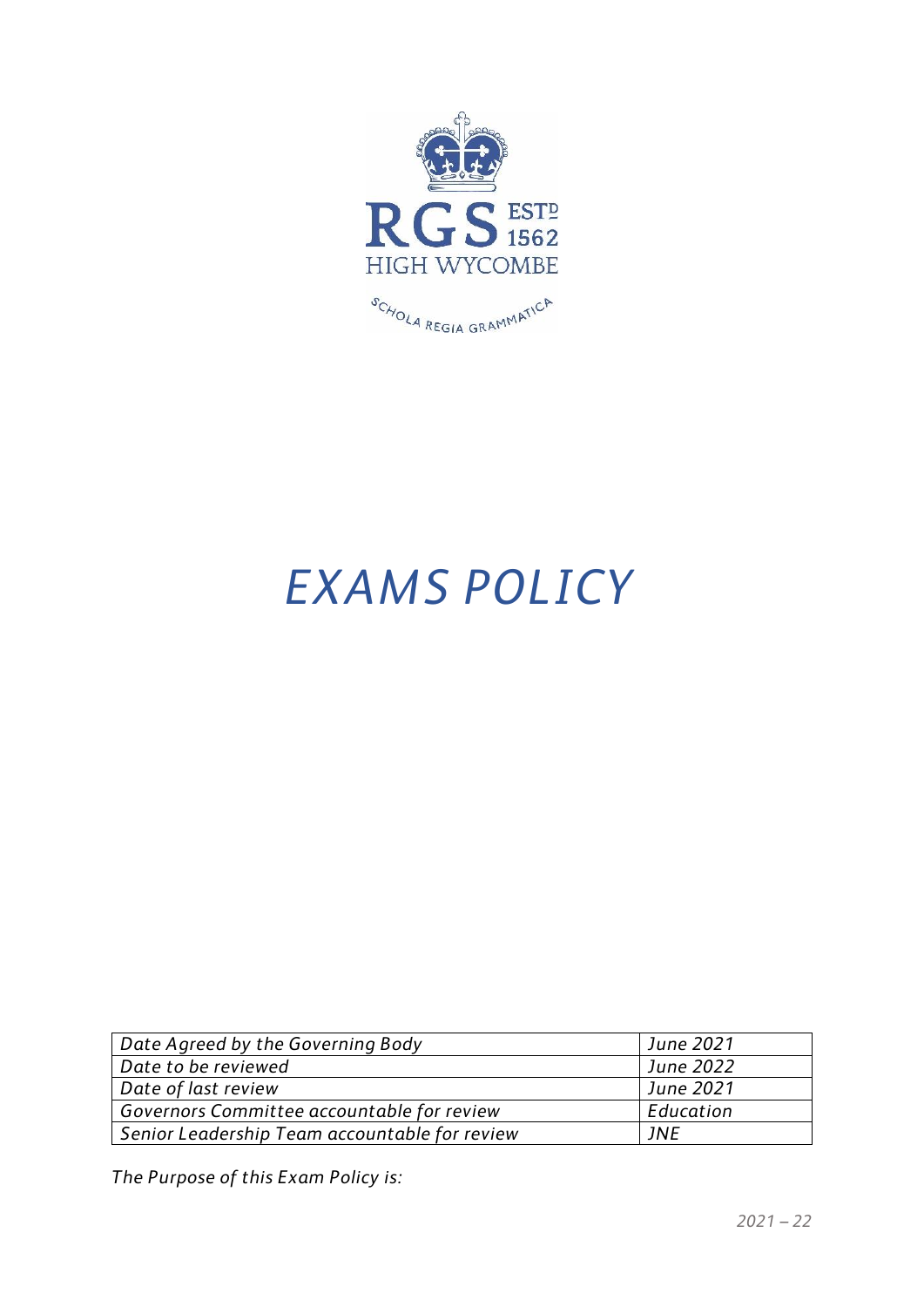- *To ensure the planning and management of exams is conducted efficiently and in the best interest of Candidates.*
- *To ensure the operation of an efficient exam system with clear guidelines for all relevant staff.*

*It is the responsibility of everyone involved in the Centre's exam processes to read, understand and implement this policy which will be reviewed annually by the Exams Officer and Assistant Headteacher in charge of the Exams Office.*

## *Exam Responsibilities*

#### *Head of Centre/Headmaster*

*Overall responsibility for the School as an Exam Centre:*

- *Advises on appeals and re-marks.*
- *The Head of Centre is responsible for reporting all suspicions or actual incidents of malpractice. Refer to the JCQ document 'Suspected Malpractice in Examinations and Assessments'.*

### *Exams Officer*

- *Manages the administration of public exams, including the booking and setup of exam rooms*
- *Advises the Senior Team, Subject and Class Tutors and other relevant Support Staff on annual exam timetables and application procedures as set by the various exam boards*
- *Notifies Candidates of the regulations governing public examinations*
- *Oversees the production and distribution to Staff, Governors and Candidates of an annual calendar for all exams in which Candidates will be involved and communicates regularly with staff concerning imminent deadlines and events*
- *Ensures that Candidates and their parents are informed of and understand those aspects of the exam timetable that will affect them*
- *Consults with teaching staff to ensure that necessary Coursework is completed on time and in accordance with JCQ guidelines*
- *Oversees the dates for the completion and submission of Controlled Assessments*
- *Provides and confirms detailed data on estimated entries*
- *Receives, checks and stores securely all exam papers and completed scripts, including scripts used for generating teacher assessed grades*
- *Administers access arrangements and makes applications for special consideration using the JCQ Access arrangements and special considerations regulations and Guidance relating to candidates who are eligible for adjustments in examinations*
- *Identifies and manages exam timetable clashes*
- *Accounts for income and expenditures relating to all exam costs/charges*
- *Line manages the Exam Invigilators, organises the recruitment, training and monitoring of a team of Exam Invigilators responsible for the conduct of exams, including remote assessments*
- *Submits Candidates' Coursework marks/Controlled Assessment marks, tracks secure despatch and stores Coursework/Controlled Assessments and any*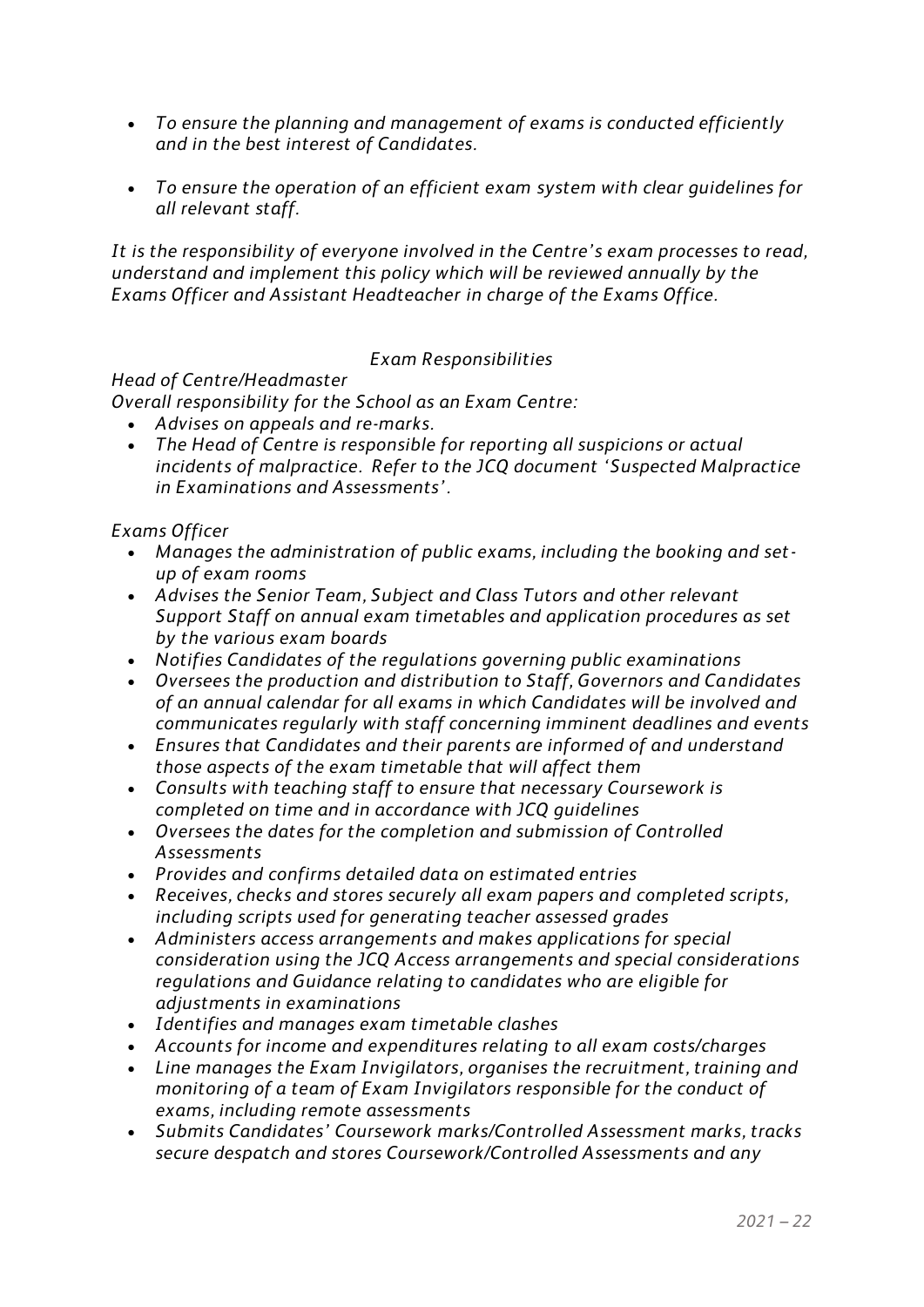*other material required by the appropriate Awarding Bodies correctly and on schedule*

- *Arranges for dissemination of exam results and certificates to Candidates and forwards, in consultation with the Senior Team, any appeals/re-mark requests*
- *Maintains systems and processes to support the timely entry of Candidates for their exams*
- *Notifies access arrangements*
- *Administers access arrangements*
- *Administers all exam materials to and from the exam venues and ensures the security of exam papers from their arrival at the school to their distribution in the exam rooms*
- *Oversees the submission of teacher assessment grades to exam boards if public exams are cancelled*

## *Assistant Heads – Curriculum Support Team*

- *Organisation of teaching and learning*
- *External validation of courses followed at Key Stage 4/Post-16*
- *Analysis of exam results*
- *In case of cancellation of public exams, oversees the process of generating and moderating teacher assessment grades in line with guidance from Ofqual and exam boards*

### *Subject Leaders*

- *Guidance and pastoral oversight of Candidates who are unsure about exam entries or amendments to entries*
- *Involvement in post-results procedures*
- *Accurate completion of Coursework/Controlled Assessment/IAA mark sheets and declaration sheets*
- *Accurate submission of entry and all other mark sheets within deadlines as set by the Exams Officer, to the Exams Office*
- *In case of cancellation of public exams, ensure consistent and accurate generation of teacher assessment grades, and oversee the recording of evidence used to generate grades within their departments*

## *Head of Careers*

• *Guidance and careers information*

## *SENCO/SEN Manager*

- *Identification and testing of Candidates' requirements for access arrangements*
- *Provision of additional support as appropriate, depending on the needs of a pupil and their approved access arrangements in liaison with the Exams Officer, to help Candidates achieve their course aims*
- *Liaison (either in person or through SEN staff) with the Exams Officer and her invigilators to ensure Candidates receive the appropriate access arrangements*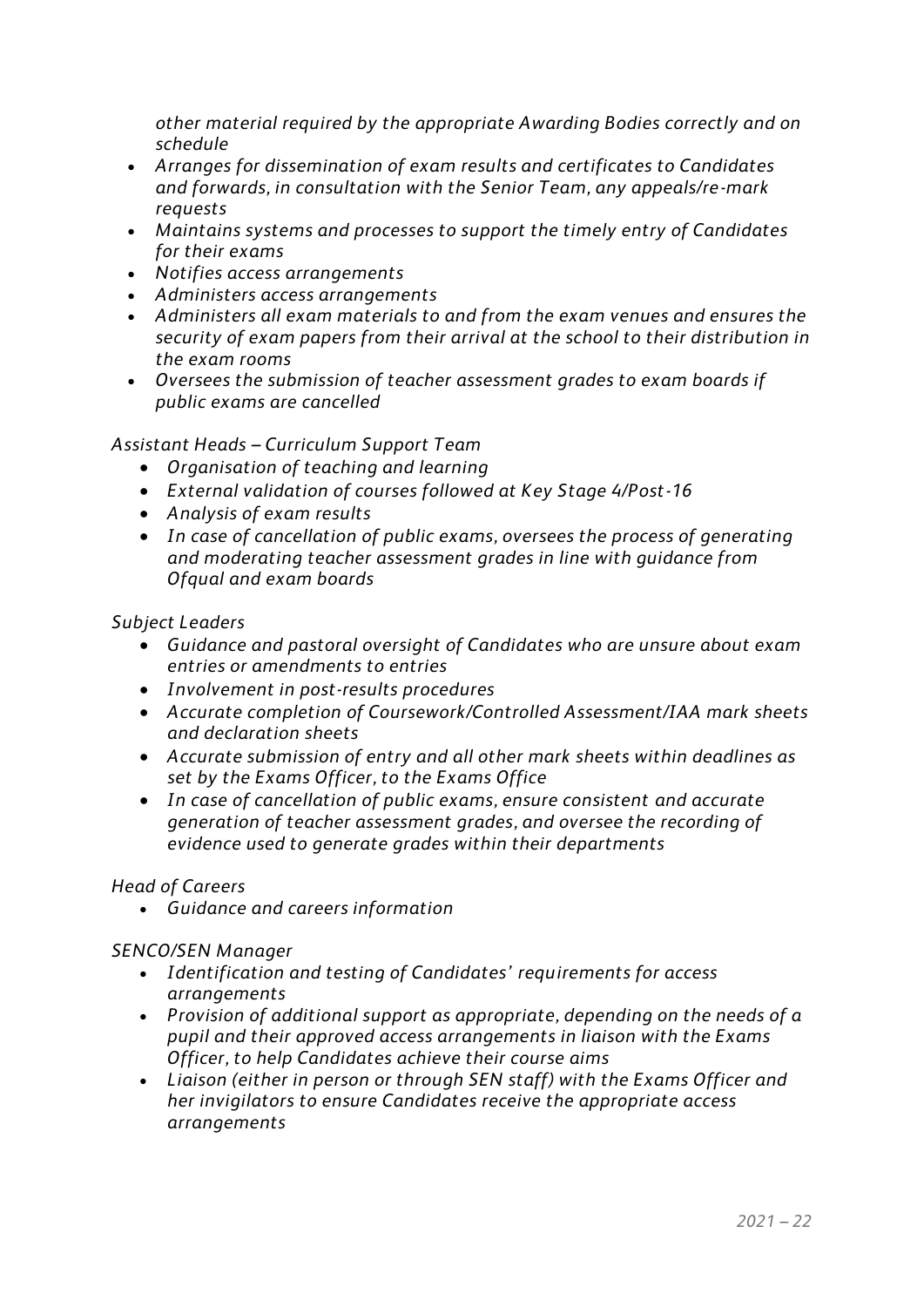• *In case of teacher assessed grades, liaison with the Assistant Head in charge of the grading process to moderate the grades of SEN students to ensure they are a fair and accurate reflection of the students' skills and knowledge*

## *Candidates*

- *Confirmation and signing of entries*
- *Understanding Coursework/Controlled Assessment regulations and signing a declaration that authenticates the Coursework/Controlled Assessment as their own*

### *The Statutory Tests and Qualifications Offered*

*The statutory tests and qualifications offered at this Centre are decided by the Head of Centre and the Senior Team.*

*The statutory tests and qualifications offered are GCSE, A levels and BTEC.*

*The subjects offered for these qualifications in any academic year may be found in the Centre's published prospectus for that year.* 

• *Key Stage 4*

*All Candidates will be entitled, and enabled, to achieve an entry for qualifications from an external Awarding Body.*

• *Post-16 It is expected that all Post-16 examinations will be taken in Year 13. An exception will be made for boys who wish to take the BTEC Extended Certificate at the end of Year 12.*

#### *Exam Seasons and Timetables*

#### *Exam Seasons*

- *Internal exams are scheduled in January and June*
- *Public exams are scheduled in May and June*
- *If public exams are cancelled, the School may set up additional assessment series as part of the process of generating teacher assessed grades*
- *All internal exams are held under external exam conditions*
- *The exam series used in the Centre are decided by the Head of Centre, Assistant Head and the Senior Team*

#### *Timetables*

• *The Exams Officer will circulate the exam timetables for external exams once confirmed*

#### *Religious Festivals and Exam Seasons*

• *For public exams, the School is not able to adjust timetables to take account of holy days or religious festivals. If the performance of a candidate risks being affected by observance of a religious festival (for example, by fasting during the period of public exams), we strongly recommend that this is communicated to the Exams Officer prior to the start of the exam season.*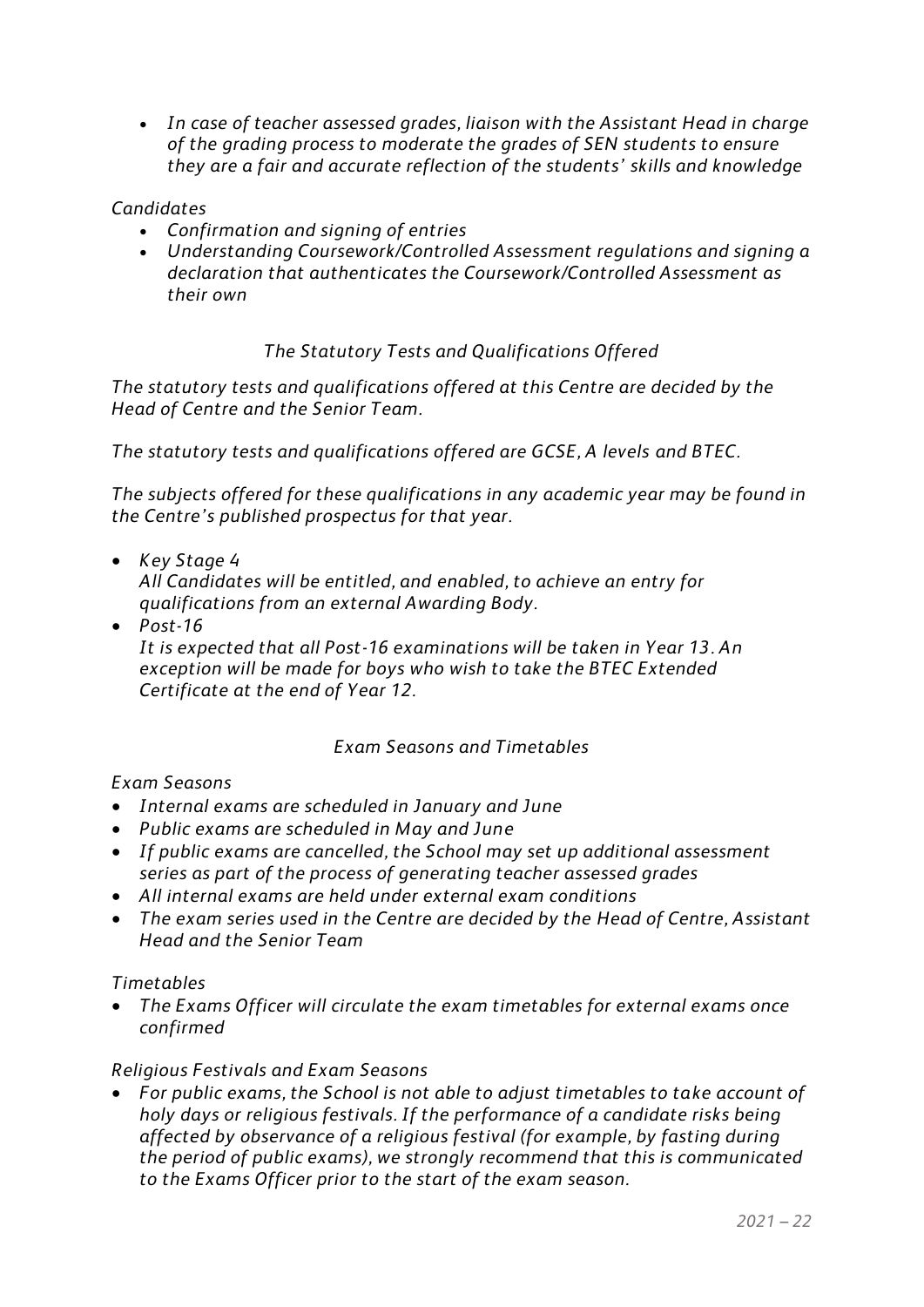• *For internal exams, the School will strive to make reasonable adjustment to the timetables of individual students so that they can participate in religious festivals and holy days. All leave of absence requests during the exam period must be made in advance so that alternative times can be arranged for the exams to take place.*

## *Entries, Entry Details, Late Entries and Retakes*

#### *Entries*

- *Candidates are selected for their exam entries by the Subject Leaders and the subject teachers.*
- *The Centre will register each candidate within the awarding body requirements and provide a mechanism for Subject Leaders to check the accuracy of entries.*
- *For BTEC: the Centre will make each candidate aware of their registration status.*
- *The Centre will inform the awarding bodies of withdrawals, transfers or changes to candidate details.*
- *Candidates or parents can only request a change of exam level or withdrawal after consultation with the Head of Year*
- *The Centre accepts entries from external Candidates in certain circumstances, such as when Year 14 students are retaking A levels or when students have been prepared for examination by staff at the School*

### *Late Entries*

- *Entry deadlines are circulated to Subject Leaders via the Exams notice board*
- *Late entries are authorised by the Exams Officer and Assistant Head*

## *Additional Entries*

- *Candidates can only take examinations at RGS if they have been prepared for those exams by teachers at the school as part of the normal curriculum.*
- Candidates who wish to take additional examinations at RGS for example, an *exam for which they have received tuition outside normal lessons – must apply to the Exams Officer at the earliest opportunity and no later than the last day of the Autumn Term.*
- *The decision on whether to allow a candidate to take an additional exam at RGS will be made by the Exams Officer in consultation with teachers and Subject Leaders.*

#### *Retakes*

- *Candidates are not allowed retakes in GCSE (exceptional circumstances will be considered in Maths and English – for example, if a certain grade in Maths is required for entry to a candidate's chosen university course)*
- *Retake decisions will be made in consultation with the Candidates, subject teachers and the Subject Leaders. (See also 'Exam Fees'.)*

## *Exam Fees*

• *GCSE initial registration and entry exam fees are paid by the Centre.*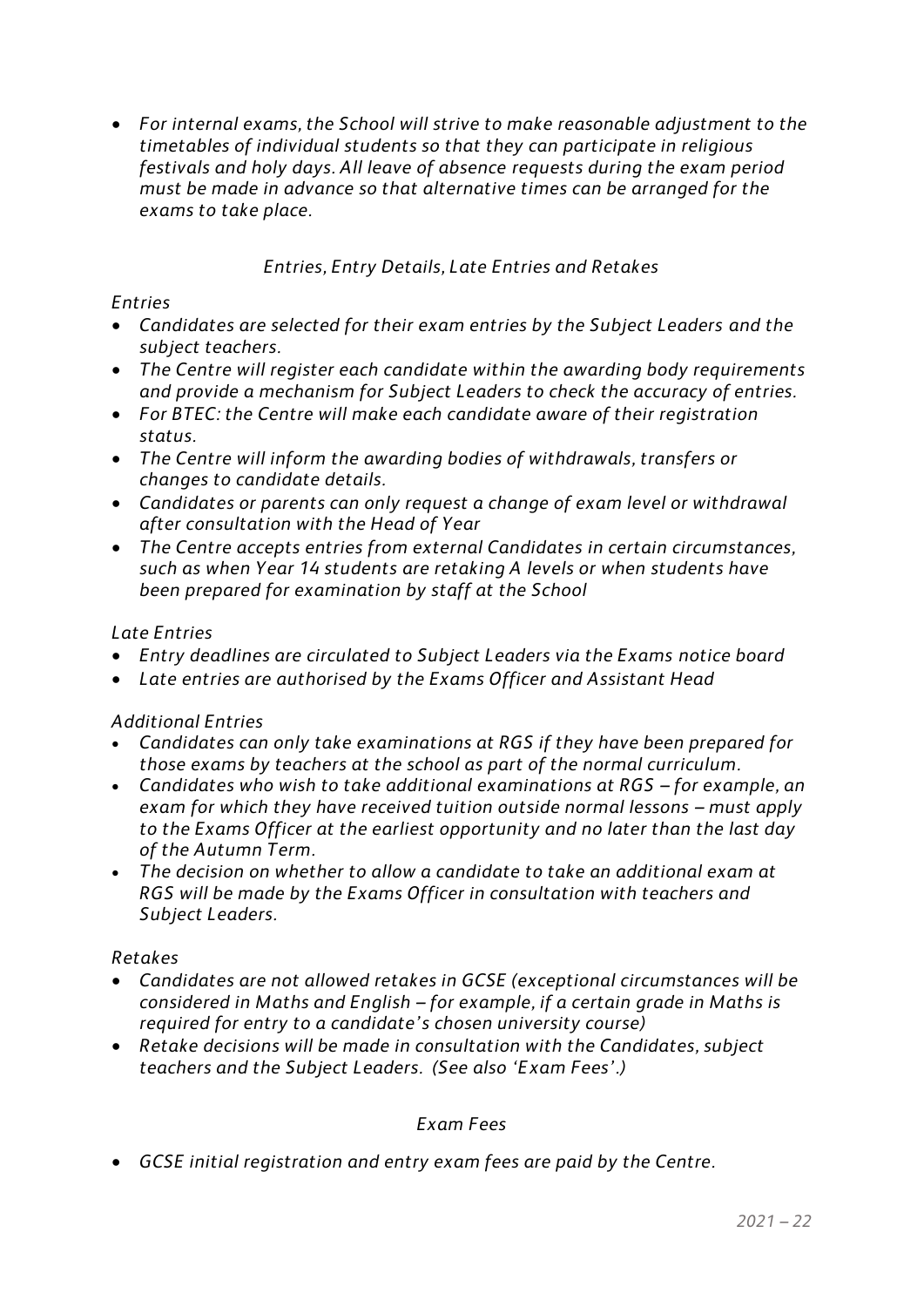- *A Level and BTEC initial registration and entry exam fees are paid by the Centre.*
- *Late entry or amendment fees are paid by the Candidates.*
- *Candidates or departments will not be charged for changes of tier, withdrawals made by the proper procedures or alterations arising from administrative processes, provided these are made within the time allowed by the Awarding Bodies.*
- *Candidates who fail to sit an exam or meet the necessary Coursework/Controlled Assessment requirements may be required to reimburse the School for the costs.*
- *The fees reimbursement policy will be communicated in writing to Candidates and parents/carers at the start of GCSE and Post-16 courses.*
- *Retake fees for first and any subsequent retakes are paid by the Candidates. (See also 'Retakes')*
- *Candidates must pay the fee for an enquiry about a result.*

### *The Equality Act, Special Needs and Access Arrangements*

#### *The Equality Act*

*The Equality Act 2010 covers exams set by education providers. Exam Centres are expected to make 'reasonable adjustments' to examination procedures in order to make them more accessible to students with impairments or learning difficulties. This could include, for example, application of extra time, use of a laptop, special rooming arrangements or provision of a scribe. All Exam Centre staff must ensure that the access arrangements and special consideration regulations and guidance are consistent with the law.* 

#### *Special Needs*

*A Candidate's special needs requirements are determined by the SENCo, Doctor, Educational Psychologist/specialist Teacher and the Exams Officer.*

*The SENCo will inform subject teachers of Candidates with Special Educational Needs who are embarking on a course leading to an exam, and the date of that exam. The SENCo can then inform individual staff of any special arrangements that individual Candidates may be granted during the course and in the exam.*

#### *Access Arrangements*

*The Exams Officer is responsible for:*

- *Making special arrangements for Candidates to take exams*
- *Submitting completed access arrangement applications to the Awarding Bodies*
- *Rooming for access arrangement Candidates*
- *Invigilation and support for access arrangement Candidates*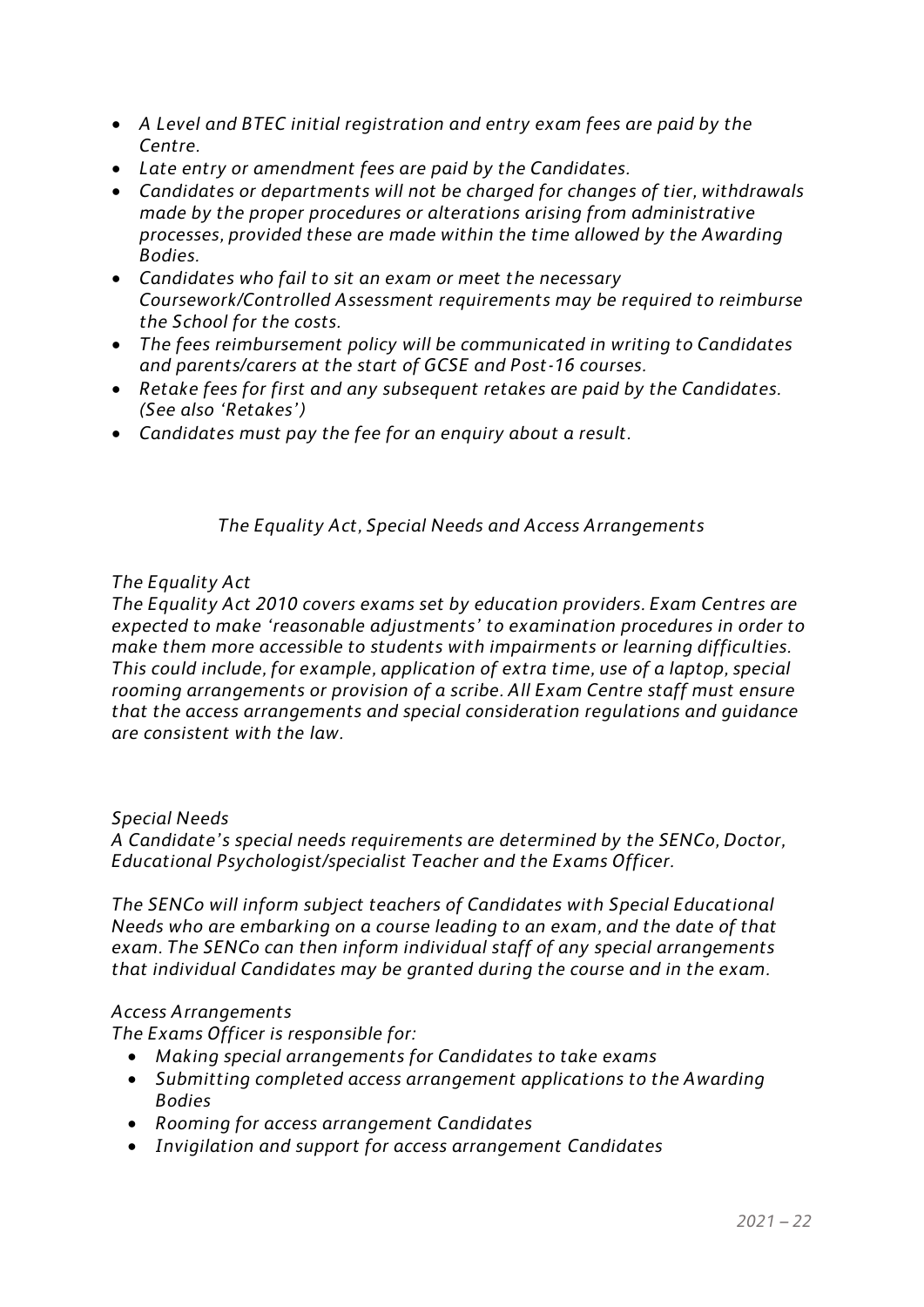## *Managing Invigilators and Exam Days*

*Managing Invigilators*

- *External invigilators will be used for exam supervision.*
- *They will be used for external exams and internal mock examinations.*
- *The recruitment of invigilators is the responsibility of the Exams Officer.*
- *Securing the necessary DBS clearance for new invigilators is the responsibility of the Headmaster's Personal Assistant.*
- *DBS fees for securing such clearance are paid by the Centre.*
- *Invigilators are timetabled and briefed by the Exams Officer.*
- *Invigilators' rates of pay are set by the Centre Administration.*

#### *Exam Days*

- *The Exams Officer will book all exam rooms after liaison with other users and make the question papers, other exam stationery and materials available for the invigilator.*
- *The Estates Manager is responsible for setting up the exam venues i.e. Queens Hall and Upper Library.*
- *The Exams Officer and/or appointed person will start and finish all exams.*
- *In practical exams subject teachers may be on hand in case of any technical difficulties.*
- *Exam papers must not be read by subject teachers or removed from the exam room before the end of a session. Papers will be distributed to Heads of Department/faculty at the end of the exam session.*

## *Candidates, Clash Candidates and Special Consideration*

#### *Candidates*

- *The Centre's published rules on acceptable dress, behaviour and Candidates' use of mobile phones and all electronic devices apply at all times.*
- *Candidates' personal belongings remain their own responsibility and the Centre accepts no liability for their loss or damage.*
- *Disruptive candidates are dealt with in accordance with JCQ guidelines.*
- *Candidates may leave the exam room for a genuine purpose requiring an immediate return to the exam room, in which case a member of staff must accompany them.*
- *The Exams Officer will attempt to contact any Candidate who is not present at the start of an exam and deal with them in accordance with JCQ guidelines.*

#### *Clash Candidates*

*The Exams Officer will be responsible as necessary for identifying these Candidates and notifying parents or carers of the procedures and regulations governing exam clashes.*

*Special Consideration*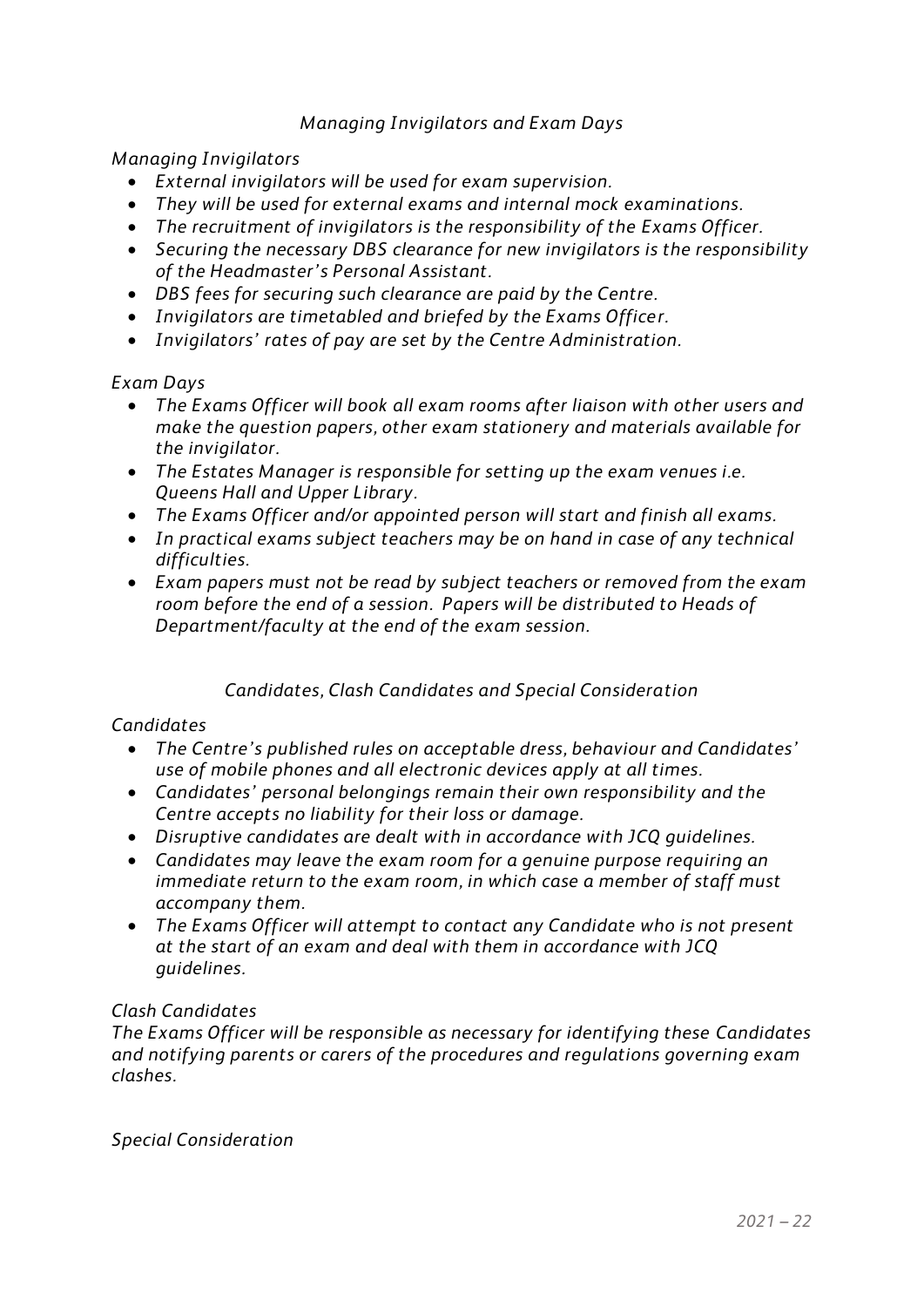- *Should a Candidate be too ill to sit an exam, suffer bereavement or other trauma or be taken ill during the exam itself, it is the Candidate's responsibility to alert the Exams Officer to that effect.*
- *Any special consideration claim must be supported by appropriate evidence within five days of the exam, for example a letter from the Candidate's doctor.*
- *The Exams Officer will then forward a completed special consideration form to the relevant Awarding Body within seven days of the exam.*

*Coursework/Controlled Assessments and Appeals against Internal Assessments*

*The Royal Grammar School is committed to ensuring that all assessments are carried out in a fair and equitable way that allows candidates to perform to the best of their abilities within the regulations laid down by the awarding bodies. To achieve this, Subject Leaders and subject teachers will:* 

- *Ensure that candidates are provided with assignments that are fit for purpose and enable them to produce appropriate evidence for assessment*
- *Produce a clear assessment plan at the start of the academic year, including clear and reasonable timeframes for the production of assessed work and deadlines for completion.*
- *Assess candidates' work using only the published assessment and grading criteria*
- *Ensure that assessment decisions are impartial, valid and reliable.*
- *Not limit or 'cap' a candidate's achievement if work is submitted late.*
- *Develop assessment procedures that will minimise the opportunity for malpractice.*
- *Maintain accurate and detailed records of assessment decisions.*
- *Maintain a robust and rigorous moderation or internal verification process, including the appointment of a Lead Internal Verifier for BTEC qualifications, who is registered with the awarding body, has undergone appropriate training and can brief/train other staff in the requirements of the Internal Verification process.*
- *Provide samples for external moderation as required by the awarding bodies.*
- *Monitor standards verification reports and reports on moderation and undertake any remedial action as required.*
- *Share good practice between departments within the Centre and in other Centres.*
- *Ensure that assessment methodology and the role of the assessor is understood by all staff involved in the process.*
- *Provide resources to ensure that assessment can be performed accurately and appropriately.*

## *Malpractice*

## *Definition of Malpractice by Learners*

*This list is not exhaustive and other instances of malpractice may be considered by the Centre at its discretion.*

• *Plagiarism of any nature.*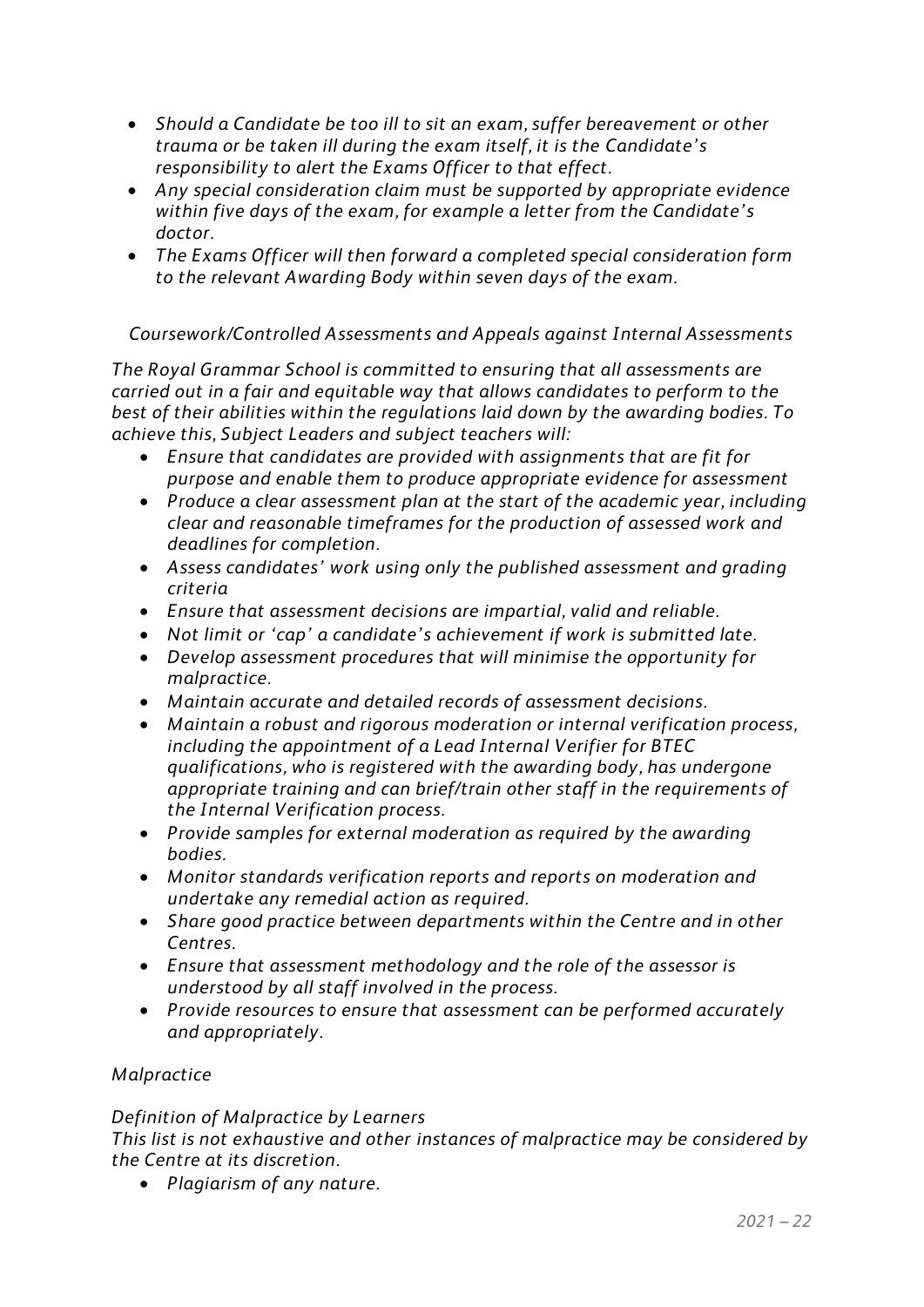- *Collusion by working collaboratively with other learners to produce work that is submitted as the work of an individual.*
- *Copying (including the use of IT to aid copying).*
- *Deliberate destruction of another candidate's work.*
- *Fabrication of results or evidence.*
- *A false declaration of authenticity in relation to the contents of a portfolio or coursework.*
- *Impersonation by pretending to be someone else in order to produce the work for another candidate or by arranging for another to take one's place in an assessment or examination.*

## *Definition of Malpractice by Centre Staff*

*This list is not exhaustive and other instances of malpractice may be considered by the Centre at its discretion.*

- *Improper assistance to candidates.*
- *Inventing or changing marks for internally assessed work, where there is insufficient evidence of the candidate's achievement to justify the marks given or assessment decisions made.*
- *Failure to keep candidate coursework/evidence for assessment secure.*
- *Fraudulent claims for certificates.*
- *Inappropriate retention of certificates.*
- *Producing falsified witness statements – for example, for evidence the candidate has not generated.*
- *Allowing evidence, which is known by staff not to be the candidate's own, to be included in their assignment/coursework.*
- *Facilitating and allowing impersonation.*
- Misusing the conditions for special learner requirements for example, *where a candidate is permitted support such as an amanuensis, this is permissible up to the point at which the support has the potential to influence the outcome of the assessment.*
- *Falsifying records/certificates – for example, by alteration, substitution or by fraud.*
- *Fraudulent certificate claims, such as claiming for a certificate prior to the candidate completing all the requirements of an assessment.*

## *Avoiding Malpractice*

*The Centre, Subject Leaders and subject teachers will:* 

- *Seek to avoid potential malpractice by informing candidates of the centre's policy on malpractice and the penalties for attempted and actual incidents of malpractice.*
- *Inform learners of the appropriate way to record cited texts and other materials or sources of information.*
- *Ask candidates to confirm that the work submitted is their own.*
- *Investigate any allegations of malpractice. Such an investigation will be supported by the Head of Centre and all staff linked to the allegation. It will proceed according to the guidance laid out in the JCQ booklet "Suspected Malpractice in Examinations and Assessments".*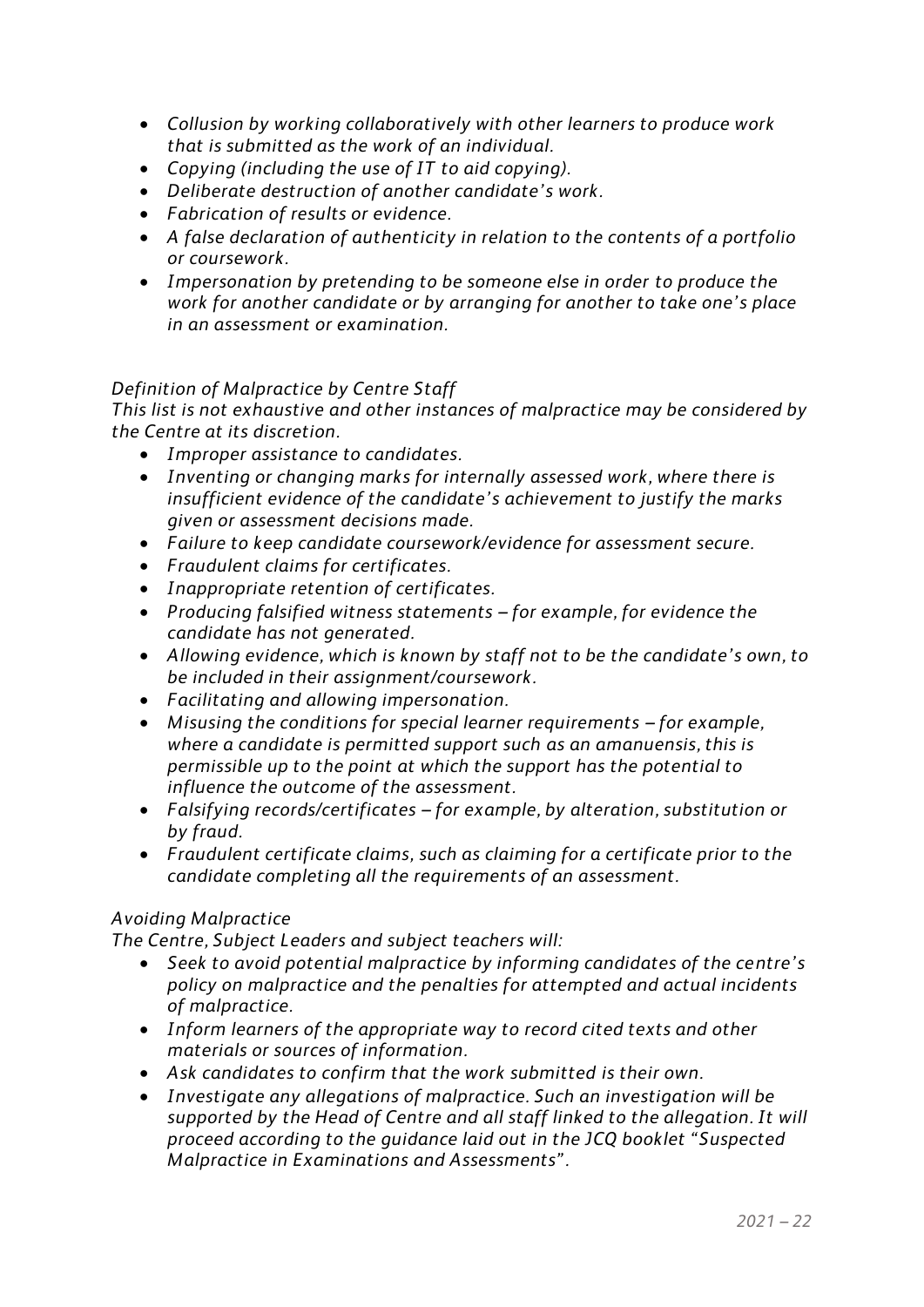- *Make the candidate aware at the earliest opportunity of the nature of the alleged malpractice and of the possible consequences should malpractice be proven.*
- *Give the candidate the opportunity to respond to the allegations made.*
- *Inform the candidate of the avenues for appealing against any judgement made.*
- *Document all stages of an investigation.*

*Where malpractice is proven, the Centre will apply penalties and sanctions as stated in "Suspected Malpractice in Examinations and Assessments".*

*Completion of Coursework and Controlled Assessments*

- *Candidates who have to prepare portfolios should do so by the end of the course or Centre-defined deadline.*
- *Heads of Department will ensure all Coursework/Controlled Assessment samples are ready for despatch at the correct time and the Exams Officer will keep a record of what has been sent when and to whom.*
- *Marks for all Coursework/Internally Assessed Work/Controlled Assessments are provided to the Exams Office by the Heads of Department.*

*Appeals Against Internal Marking of Coursework and Controlled Assessments An appeal against the result of internal marking of a non-examination unit such as coursework or controlled assessment can be made by requesting a review of marking. The Centre is obliged to publish a separate procedure on this subject (see Appendix 1).*

*Results, Enquiries About Results (EARs) and Access to Scripts (ATS)*

*Results*

- *Candidates will receive individual results slips on results days in person at the Centre*
- *Arrangements for the School to be open on results days are made by the Head of Centre*
- *The provision of staff on results days is the responsibility of the Head of Centre*

*EARs*

- *Following the issue of results, Awarding Bodies make post-results services available. Full details of these services, internal deadlines for requesting a service and fees charged are provided by the Exams Officer.*
- *The service Enquiries About Results (EARs) may be suggested by Centre Staff but can only be actioned by Candidates or their parents/carers if there are reasonable grounds for believing there has been an error in marking or – in the case of teacher assessed grades – an error in the process of generating the grade*
- *Before they submit a request for a review of marking, Candidates will be made aware of the fact that marks can and do go down as well as up. They will also be responsible for the cost*
- *A request for a review of marking of externally moderated coursework is not available to individual Candidates*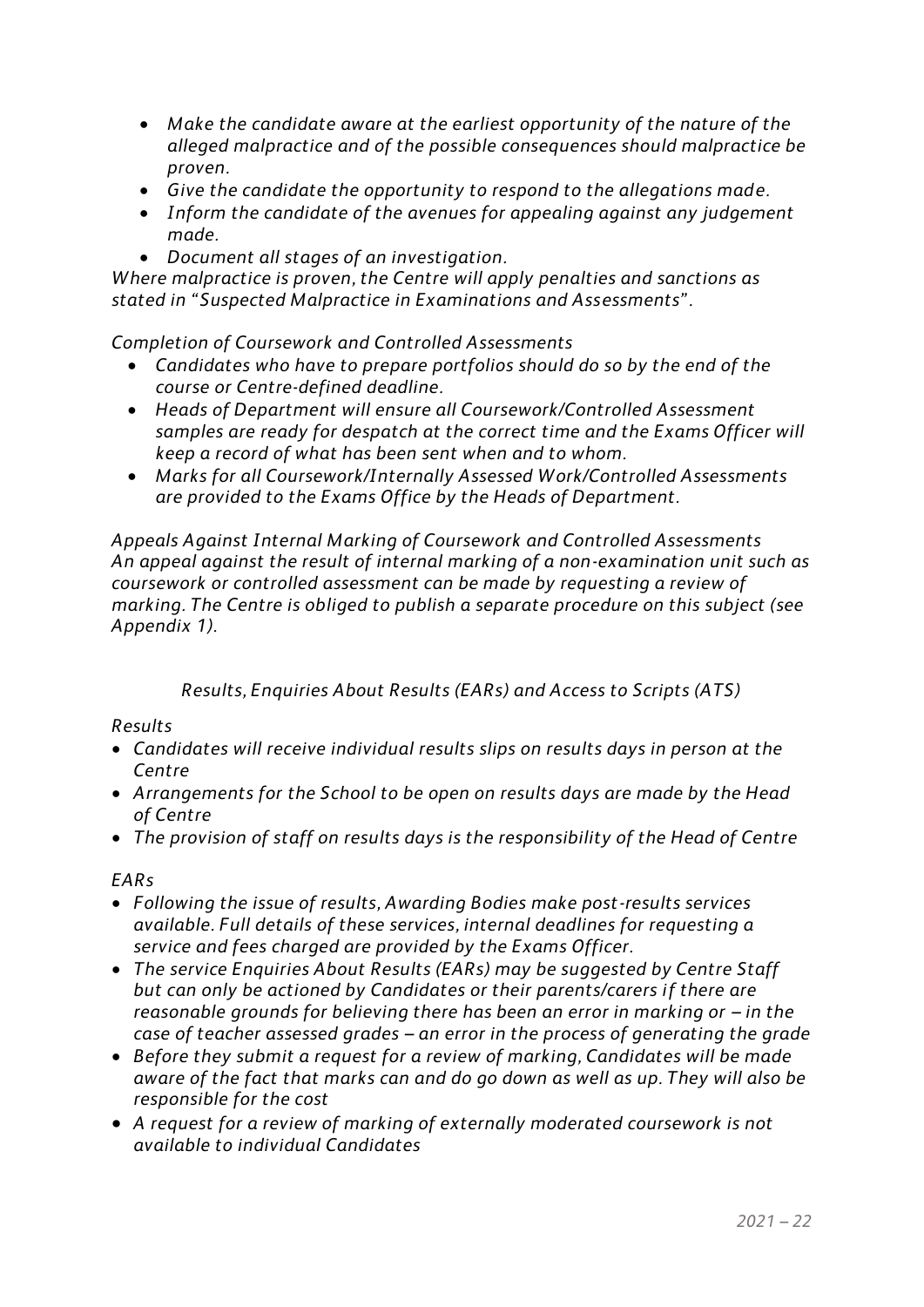• *A request for a review of marking of externally moderated coursework can only be made on the basis of a whole cohort and the request must be made by the School*

## *ATS*

- *After the release of results, Candidates may request the return of papers. They will be responsible for the costs*
- *If a cohort result is queried, the Exams Officer, teaching staff and Head of Centre will investigate the feasibility of asking for a review of marking at the Centre's expense*
- *Centre staff may also request scripts for investigation or for teaching purposes. For the latter, the consent of Candidates must be obtained by the Subject Leader. Departments will be responsible for the costs of these scripts*
- *When the Centre advises against requesting a review of marking, the Candidate must pay the appropriate fee, and a request will be made to the Awarding Body on the Candidate's behalf.*

*Appeals Procedure Following the Outcome of an Enquiry about Results*

- *Where the Head of Centre remains dissatisfied after receiving the outcome of an EAR, an appeal will be made to the Awarding Body, following the guidance in the JCQ publications Post-results services [http://www.jcq.org.uk/exams](http://www.jcq.org.uk/exams-office/post-results-services)[office/post-results-services](http://www.jcq.org.uk/exams-office/post-results-services) and A guide to the Awarding Bodies' appeals processes<http://www.jcq.org.uk/exams-office/appeals>*
- *Where the Head of Centre is satisfied after receiving the outcome of an EAR, but the Candidate and/or their parent/carer is not satisfied, they may make a further representation to the Head of Centre. Following this, the Head of Centre's decision as to whether to proceed with an appeal will be based upon the Centre's internal appeals arrangements and the Exam Board regulations governing the appeals process. Candidates or parents/carers are not permitted to make direct representations to an Awarding Body.*
- *An appeal should be submitted to the Centre as soon as possible to allow the Centre to process and submit the appeal to the Awarding Body within the required 14 calendar days of receipt of EAR outcome. Awarding Body fees which may be charged for the appeal must be paid by the appellant on submission. If the appeal is upheld by the Awarding Body, this fee will be refunded by the Awarding Body and repaid to the appellant by the Centre*

## *Certificates*

- *The Centre will ensure that certificate claims are timely and audit certificates received from the awarding bodies to ensure accuracy and completeness.*
- *Certificates will be presented in person and must be collected and signed for.*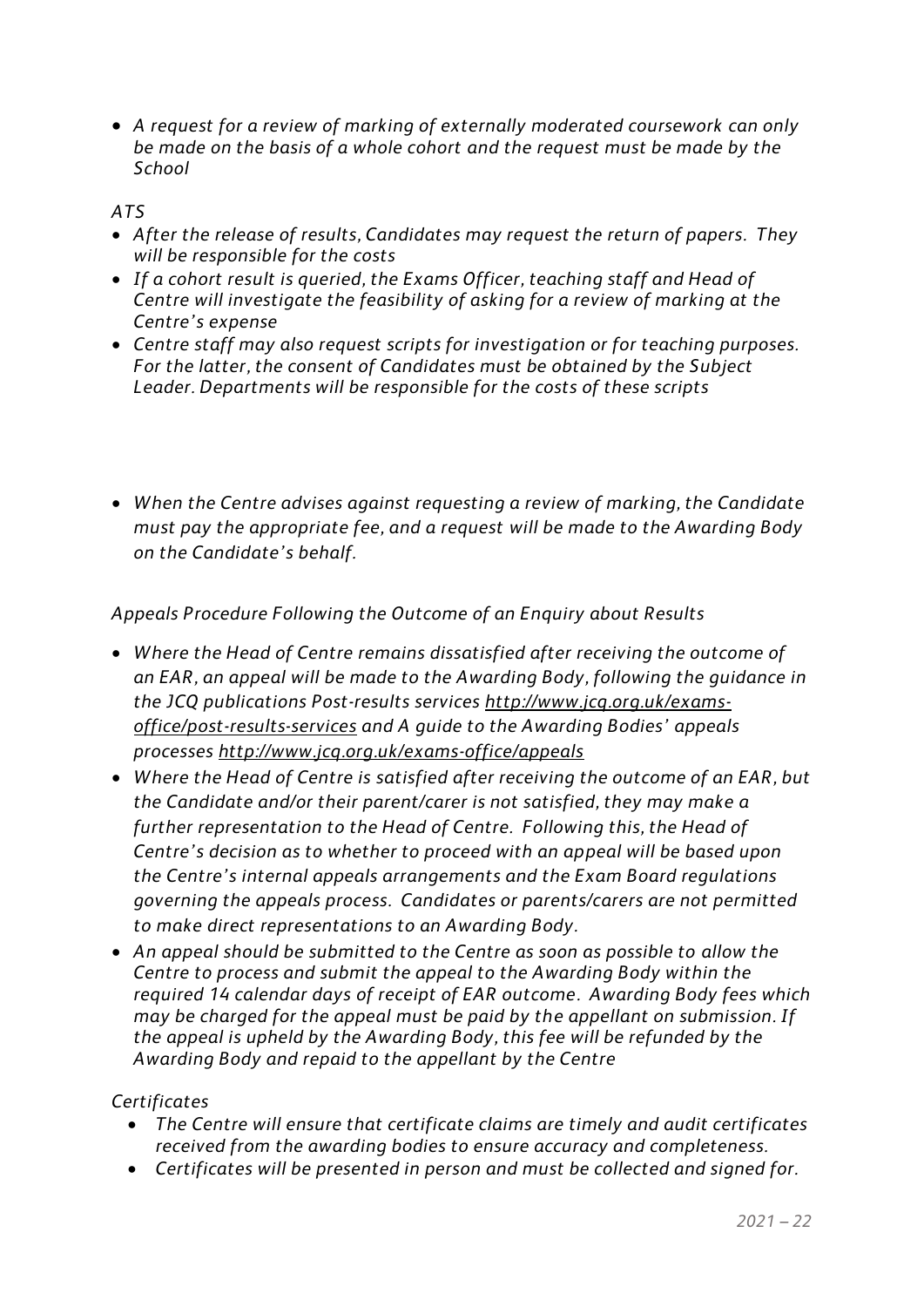- *Certificates may be collected on behalf of a Candidate by a third party, provided they have been authorised to do so.*
- *Certificates are not withheld from Candidates who owe fees.*
- *In accordance with the guidance of the Joint Council for Qualifications, the School retains the right to destroy any certificates that remain unclaimed after holding them for a period of 12 months.*

*APPENDIX 1*



## *Review of Centre Assessed Marking Policy*

*(Relating to Coursework, Controlled Assessment and Non-Examination Assessments for External Qualifications)*

*This procedure confirms Royal Grammar School's compliance with JCQ's General Regulations for Approved Centres 2020-21, section 5.7 that the centre has in place "a written internal appeals procedure relating to internal assessment decisions and to ensure that details of this procedure are communicated, made widely available and accessible to all candidates" and that before submitting marks to the awarding body the centre must "inform candidates of their centre assessed marks and allow a candidate to request a review of the centre's marking". Please note that this paragraph does not apply to Teacher Assessed Grades generated for GCSEs and A levels awarded in August 2021. The procedures and protocols for these grades are governed by the RGS Teacher Assessed Grades Policy 2021.*

*Certain components of GCSE and A level qualifications (GCSE controlled assessments, A level and BTEC coursework, GCSE and A level non-examination assessments) that contribute to the final grade of the qualification are internally assessed (marked) by the subject teacher. The marks awarded (the internal assessment decisions) are then submitted by the deadline set by the awarding body for external moderation.*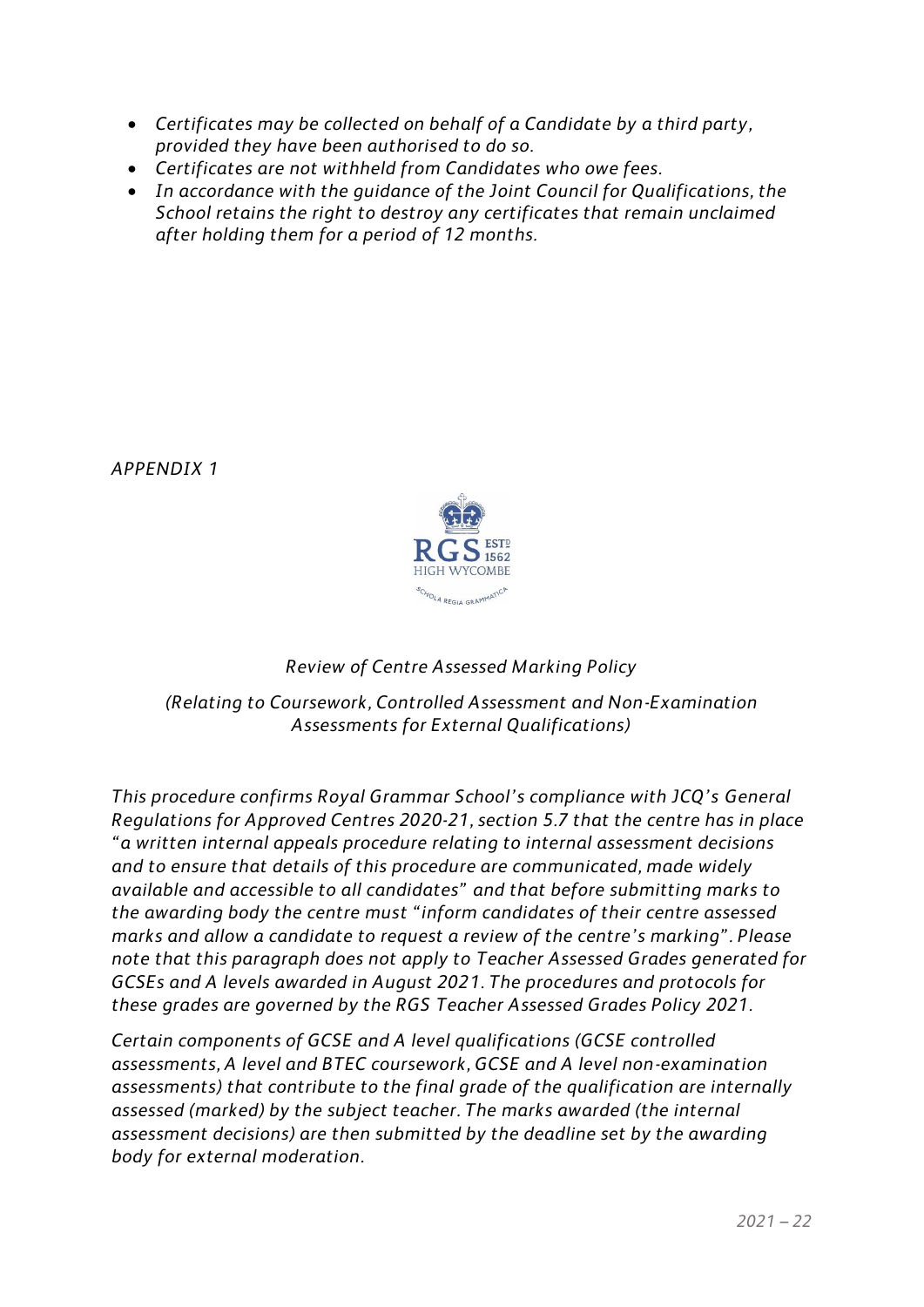*On being informed of their centre assessed marks, if a candidate believes that the above procedures were not followed in relation to the marking of his/her work, or that the assessor has not properly applied the mark scheme to his marking, then he may make use of this appeals procedure to consider whether to request a review of the centre's marking.*

*As part of this process RGS will undertake that:*

- *Internal assessments are conducted by staff who have the appropriate knowledge, expertise, understanding and skills*
- *Assessment evidence provided by the candidate is produced and authenticated according to the requirement of the relevant specifications for each subject*
- *Consistency of internal assessment is assured through internal standardisation as set out by the Awarding Bodies*
- *Staff responsible for internal standardisation and/or assessment attend any compulsory training sessions*

## *Review of marking procedure*

- *RGS will ensure that candidates are informed of their centre assessed marks so that they may request a review of the centre's marking before marks are submitted to the awarding body.*
- *RGS will inform candidates that they may request copies of their assessed work to assist them in considering whether to request a review of the centre's marking of the assessment.*
- *RGS will, having received a request for copies of materials, promptly make them available to the candidate.*
- *RGS will provide candidates with sufficient time in order to allow them to review copies of materials and reach a decision.*
- *Requests for reviews of marking must be made in writing by the deadline provided and by completing the Review Request form.*
- *RGS will allow sufficient time the review to be carried out, to make any necessary changes to marks and to inform the candidate of the outcome, all before the awarding body's deadline.*
- *RGS will ensure that the review of marking is carried out by an assessor who has appropriate competence, has had no previous involvement in the assessment of that candidate and has no personal interest in the review.*
- *RGS will instruct the reviewer to ensure that the candidate's mark is consistent with the standard set by the Exam Board mark scheme.*
- *The candidate and the parents/guardians will be informed in writing of the outcome of the review of the centre's marking.*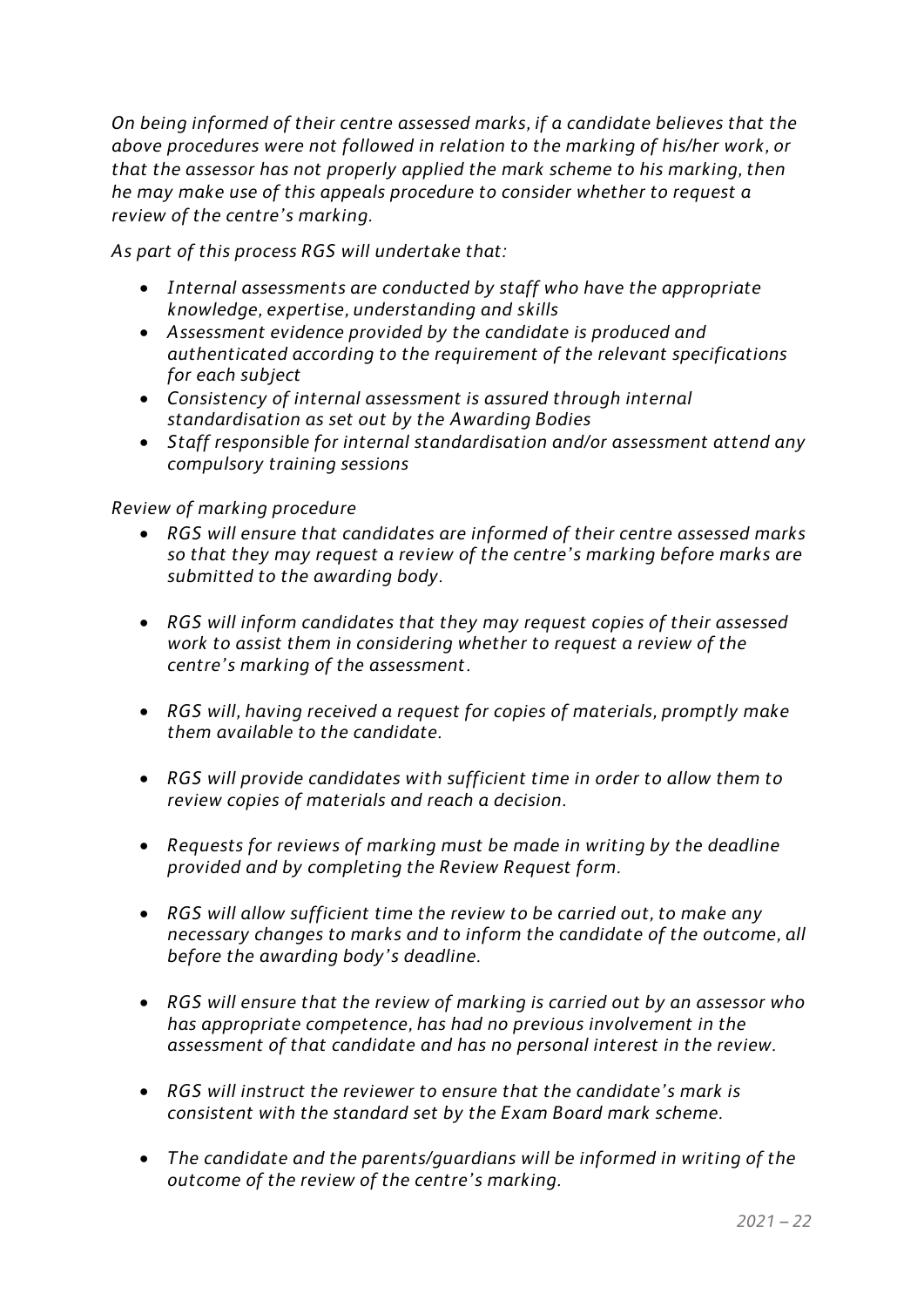- *The outcome of the review of the centre's marking will be made known to the head of centre and will be logged as a complaint. A written record will be kept and made available to the awarding body upon request. Should the review of the centre's marking bring any irregularity in procedures to light, the awarding body will be informed immediately.*
- *Marks may go up or down or stay the same. The mark post appeal is the final mark. The candidate cannot choose the higher mark.*
- *No further appeal can be requested.*
- *RGS will make a charge of £50 for each appeal. This charge is nonrefundable irrespective of the outcome of the review.*
- *After candidates' work has been internally assessed, it is moderated by the awarding body to ensure consistency in marking between centres. The moderation process may lead to mark changes. This process is outside the control of RGS and is not covered by this procedure.*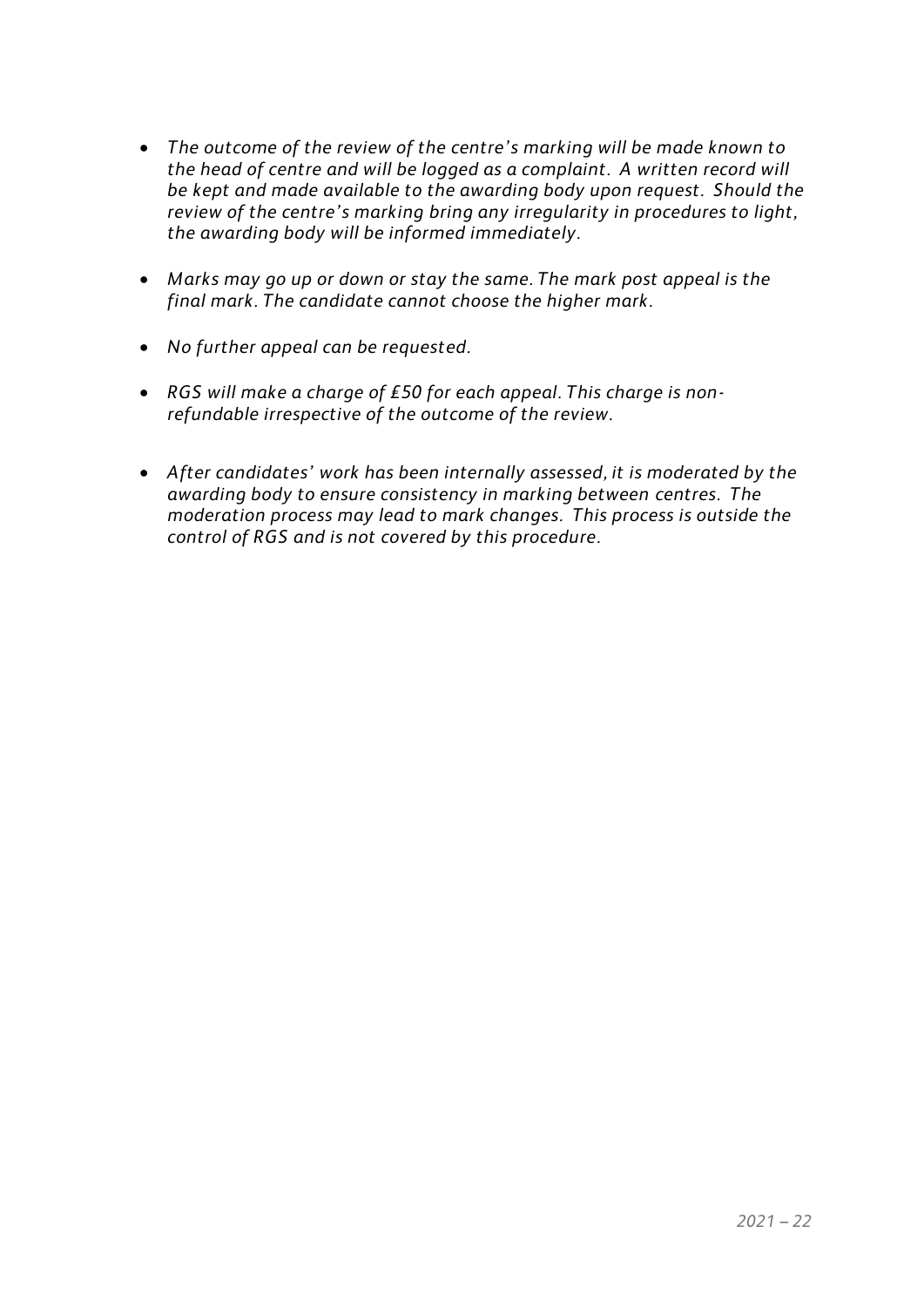*APPENDIX 2*



*Use of a Laptop in Public Examinations and Controlled Assessments Policy*

*"Centres are allowed to provide a word processor for a Candidate where it is their normal way of working and reflects their educational needs." JCQ Rules*

*This statement covers Public Examinations and Controlled Assessments.*

*Candidates at RGS, who have a genuine need and would be disadvantaged by completing their Public Examinations or Controlled Assessments by any means other than using a word processor, will be allowed to use a laptop so long as this is their normal way of working.*

*For Public Examinations and Controlled Assessments the Candidate will use a laptop provided by the Examinations Office. Candidates may NOT use their own laptop.*

*Candidates must save all work onto a memory stick at the end of the Examination or Controlled Assessment. The memory stick will be provided by the school. They will also be advised to save their work, at regular intervals throughout the Examination or Controlled Assessment, onto the hard drive.*

*At the end of the session:*

- *the laptop and memory stick will be collected by a nominated person.*
- *the work will be printed from the memory stick. The candidate must be present at the time of printing.*
- *The printed copy of the work will be: - given to the Teacher if it is a Controlled Assessment*